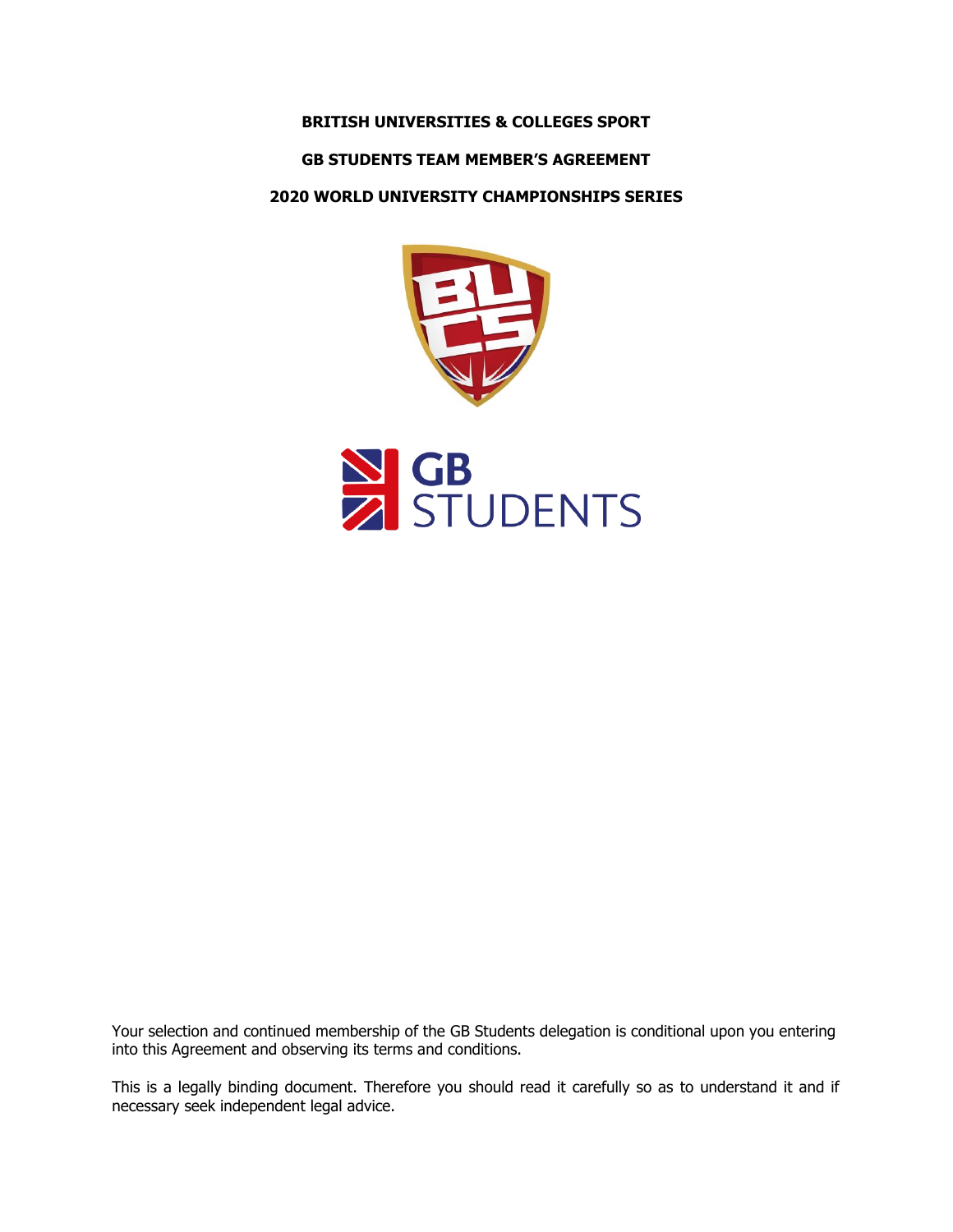# **GB STUDENTS TEAM MEMBER'S AGREEMENT**

# **WORLD UNIVERSITY CHAMPIONSHIPS 2020**

THIS AGREEMENT IS BETWEEN:The Team Member & BUCS

### **IT IS AGREED** as follows:

# **1. INTERPRETATION**

In this Agreement, unless the context indicates otherwise, references to the male gender shall include the female gender.

#### **2. INTRODUCTION**

- 2.1 BUCS hereby appoints the Team Member as a member (a competitor, an official or member of the support staff as appropriate) of the GB Students delegation (the "Team") for the 2020 World University Championships ("the Championships") plus the 2019 BNP Paribas Master-U Tennis Championships on the terms and conditions set out in this Agreement.
- 2.2 The Team Member acknowledges that BUCS is the body recognised by the Federation Internationale du Sport Universitaire ("FISU") as responsible for the selection, accreditation and participation of representatives (competitors and officials) from the United Kingdom in the Championships, and therefore agrees to notify BUCS without delay in the event that the terms of this Agreement conflict with the terms of any agreement which the Team Member has with a third party (including but not limited to any sponsor, employer, coach or agent) and to use their best endeavours to resolve any conflict that may exist in favour of BUCS.
- 2.3 The Team Member acknowledges that this Agreement shall commence on the date of indicating acceptance of this Agreement and shall remain in force until the Team is officially disbanded after the Championships, but may be terminated in accordance with the provisions of Clause 8 of this Agreement.
- 2.4 In the event that the Team Member is appointed as a competitor (as opposed to an official or member of the support staff) at the Championships, he/she acknowledges that his membership of the Team is and remains conditional upon his eligibility (as so determined by FISU and BUCS) to compete for Great Britain at the Championships in the sport for which he/she has been selected by BUCS and the Team Member, if selected as a competitor at the Championships, hereby declares that he/she is eligible.
- 2.5 Only fully accredited and sanctioned team members may attend the event. Non accredited individuals will not be permitted access to the team at any time

# **3. GENERAL OBLIGATIONS**

3.1 The Team Member agrees, for the duration of the Championships, being the period from the date of departure on a Team flight or arrival in the Athletes' accommodation, whichever is earlier, to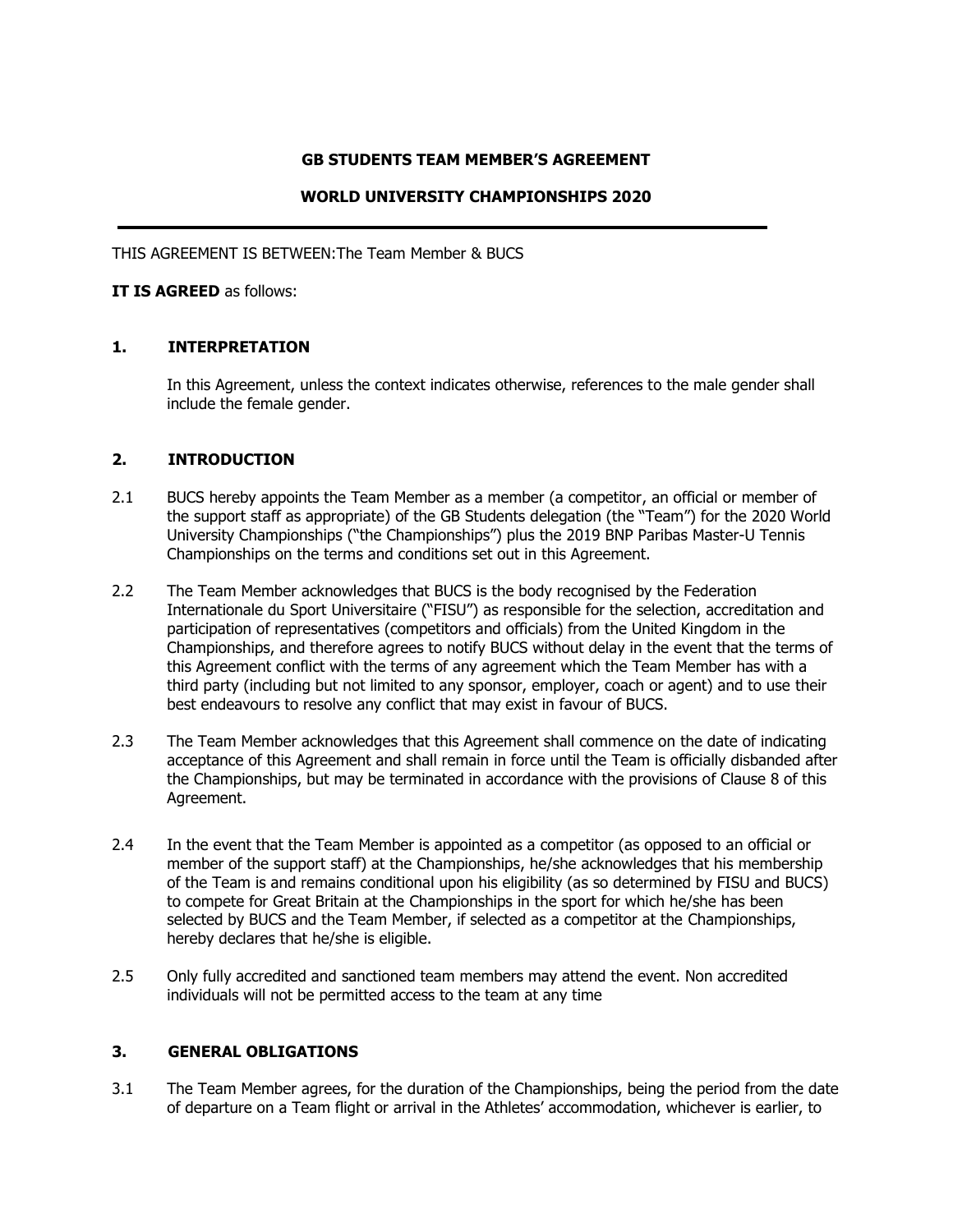the time when the Team is officially disbanded after the Championships (the "Championships Duration"):

- (a) to remain under the exclusive, management and direction of the Team Leader of the Team (the "TL") or any person appointed by BUCS to exercise the functions of a TL;
- (b) to comply with all instructions given by the TL or his deputy, or any persons so appointed;
- (c) to conduct him/herself at all times in a proper manner and not to bring BUCS into disrepute; and
- (d) to comply at all times with the GB Students Code of Conduct in Schedule 1.

# **4. SPONSORSHIP**

- 4.1 The Team Member acknowledges that for the purposes of funding the participation of the Team in the Championships, BUCS has already entered into agreements and reserves the right to enter into further agreements for the commercial sponsorship of, and the provision of services and supplies to the Team.
- 4.2 The Team Member agrees for the Championships Duration:
- (a) to assist and co-operate with BUCS and its sponsors and suppliers (the "BUCS Sponsors and/or Suppliers") so that the BUCS Sponsors and/or Suppliers may maximise their promotional benefits;
- (b) to be available as required for, and to appear or participate in advertising, promotions and marketing events of the BUCS Sponsors and/or Suppliers, provided that such requirements be the subject of reasonable notice; and
- (c) not to participate in any advertising, promotions or marketing of any kind or nature whatsoever for companies which are not BUCS Sponsors and/or Suppliers, without the express prior written consent of BUCS. A list of BUCS sponsors can be found in Schedule 2; and
- (d) to ensure that any posts contributing to either a personal or group social media as part of the Team are in line with the Team Code of Conduct and do not bring BUCS or the Team into disrepute.
- 4.3 The Team Member acknowledges that this Agreement restricts his freedom to exploit his likeness, name and sports performance at the Championships and expressly acknowledges and agrees that such restrictions are necessary and reasonable for the purposes of protecting and promoting FISU, BUCS, the Team and the development and participation of competitors in future Championships.

# **5. ANTI-DOPING**

5.1 It is the individual responsibility of each Team Member to ensure that he is familiar with, and complies with, all the applicable provisions of the World Anti-Doping Agency Code ("WADA") which governs the activities of FISU and the conduct of competitors in the Championships. By signing this Agreement the Team Member declares that he or she has read and shall comply with such provisions and understands that he or she may request a further copy of WADA from BUCS.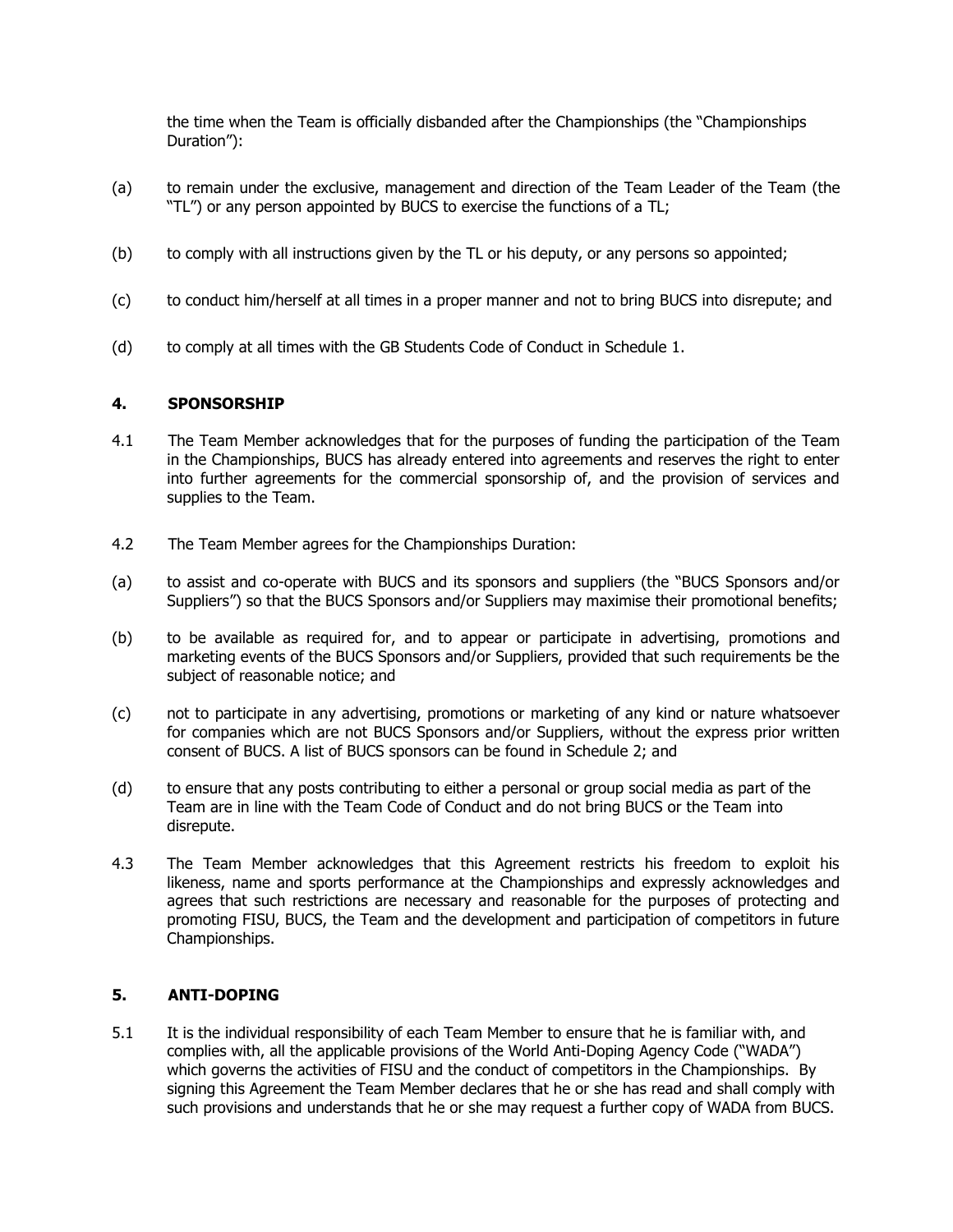- 5.2 The Team Member recognises and agrees that all the rights and benefits provided to him/her under this Agreement are conditional on the Team Member being and remaining drug-free.
- 5.3 The Team Member shall ensure that:
- (a) any medication or substance taken in any form does not contain any substance prohibited for use by WADA;
- (b) he/she neither possesses, supplies, nor uses illegal or prohibited drugs or techniques;
- (c) BUCS is fully informed of any and all drug-related offences in which he/she may be involved;
- (d) he/she is available for testing in accordance with WADA and/or as reasonably directed by the TL or BUCS; and

(e) he/she ensures that any medical exemptions are fully documented prior to use as set out in WADA.

#### **6. TEAM CLOTHING (Competition, Training and Leisure Wear)**

- 6.1 The Team Member acknowledges that Team clothing and equipment supplied to the Team Member by BUCS is owned and remains the property of BUCS and is not the personal property of the Team Member. The Team Member shall forthwith return to BUCS all such equipment and clothing at BUCS's request. Should a Team Member be withdrawn from the Team they will be required to return any leisurewear kit issued to them.
- 6.2 The Team Member agrees to wear the designated Team clothing and use designated Team equipment as required by BUCS whilst competing or carrying out any sport specific related activities (including any activity required of the Team Member under this Agreement) as a Team Member. This includes (but is not limited to) all official team functions, events, photographic sessions, press conferences, television interviews and during the opening and closing ceremonies of the Championships. Further, the Team Member agrees to wear authorised leisure wear whilst off duty within the Athletes' accommodation. The Team Member acknowledges the importance which BUCS justifiably places on the wearing of official Team clothing and the use of official Team equipment and agrees to keep his official Team clothing and equipment in good order and repair, not to alter, amend or damage it in any way and not to conceal or interfere with any BUCS' sponsors and/or suppliers' logos or advertising material that has been applied to it.
- 6.3 The Team Member further agrees that, to the extent that he/she is permitted by BUCS to wear any clothing or footwear or to use equipment which has not been supplied by BUCS, all such items shall comply with the relevant guidelines and regulations established by appropriate International and National Governing Bodies.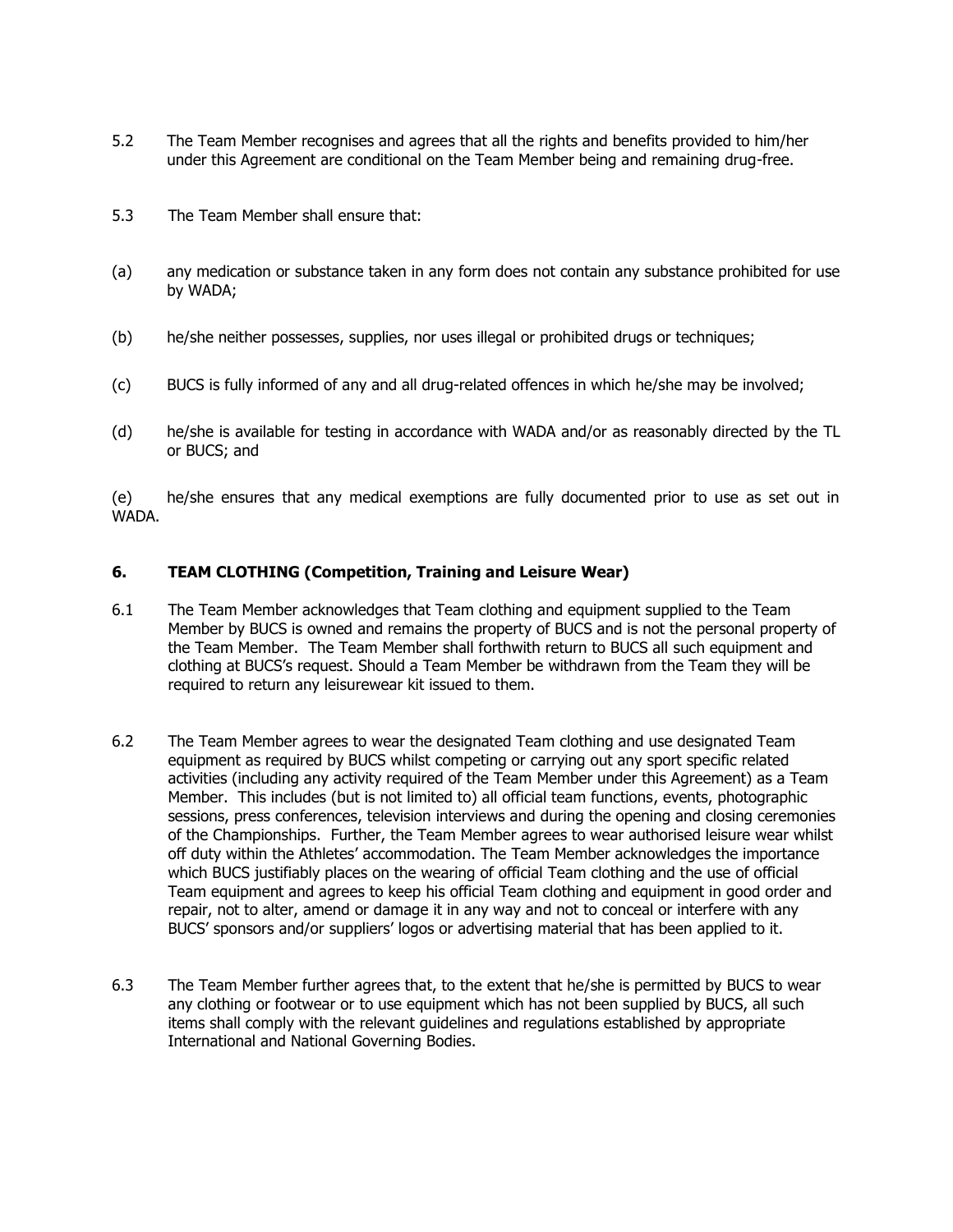# **7. MEDICAL**

- 7.1 The Team Member agrees:-
- (a) to notify BUCS immediately if he/she contracts any illness or sustains any injury which might prevent him/her from competing to the best of his ability or fulfilling his agreed duties at the Championships;
- (b) to submit to all reasonable medical tests and examinations as may be directed from time to time by the TL or BUCS for the purposes of assessing whether the Team Member is able to perform at the Championships to the best of his ability; and
- (c) to waive confidentiality in respect of such tests or examinations to the extent required to enable the TL or BUCS to assess whether the Team Member is able to perform to the best of his ability at the Championships.
- 7.2 The Team Member agrees to follow the medical advice of the Team Medical Officers and/or Physiotherapists. In the event that the Team Member willingly fails to follow the medical advice of the Team Medical Officers and / or Physiotherapists such that in the opinion of the medical team any further treatment will be of little or no benefit, BUCS will be entitled to refuse to administer further medical treatment to the Team Member.
- 7.3 That BUCS will retain his/her medical and physiotherapy information and the results of any tests or examinations for use in research and publication in medical and scientific papers, provided that anonymity is maintained in any documents or publications

# **8. TERMINATION**

- 8.1 BUCS may, at its absolute discretion, terminate or suspend either this Agreement or membership of the Team, or both, if at any time and with immediate effect by written notice to the Team Member if:
- (a) the Team Member does not comply with the obligations and responsibilities undertaken within this Agreement; or
- (b) the Team Member, in accepting membership of the Team, has made a declaration that is untrue; or
- (c) the Team Member is charged on the basis of a positive analytical sample under the rules and procedures of WADA relating to doping matters; or
- (d) the Team Member is declared unfit to compete to the best of his ability by the team medical staff and/or the TL.
- 8.2 On termination of the Team Member's membership of the Team for any reason, the Team Member shall immediately cease to be a member of the Team, shall be excluded from competing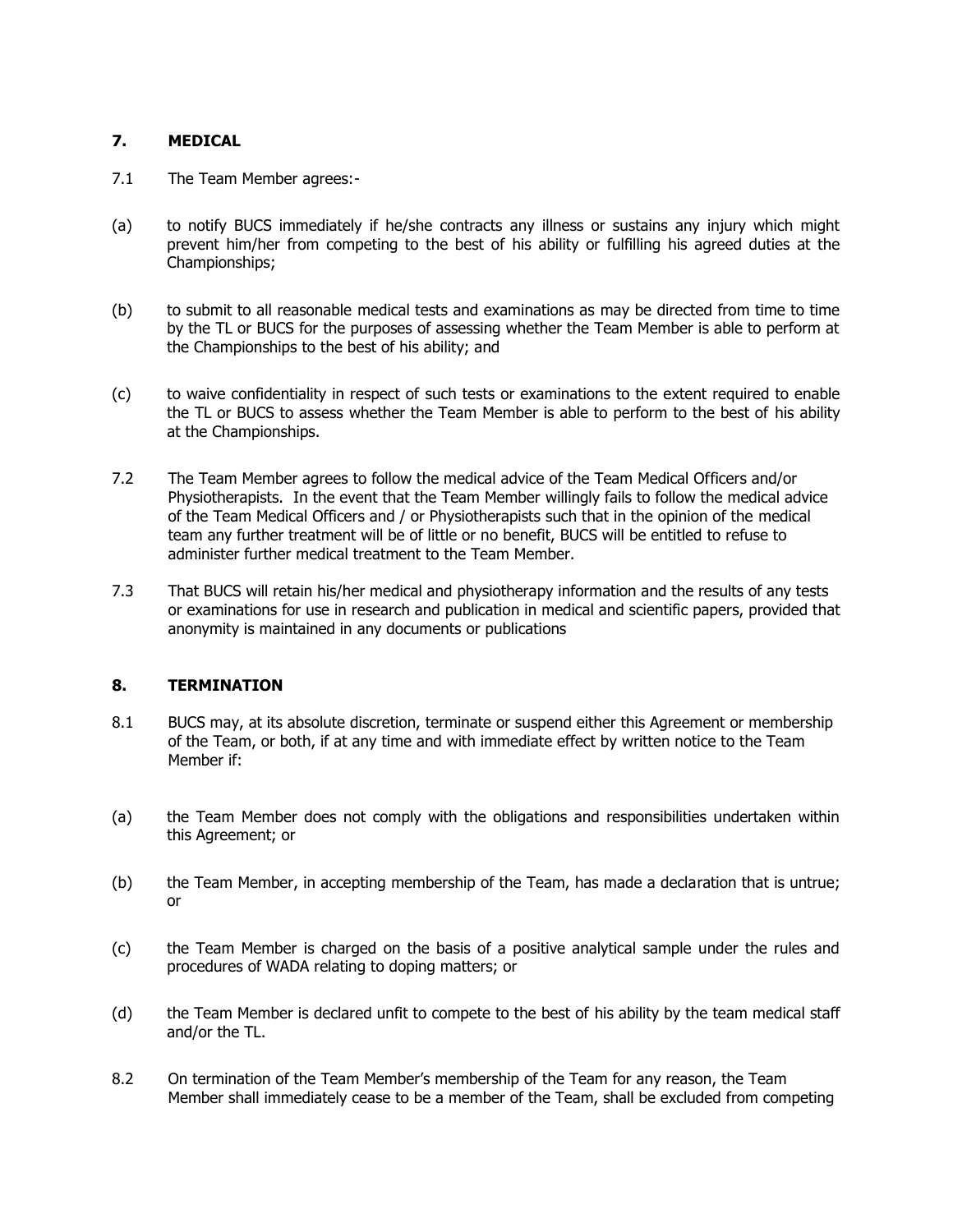or working at the Championships and may be sent home forthwith.

# **9. PERSONAL LIABILITY & INSURANCE**

- 9.1 The Team Member understands and agrees that he/she takes part in the Championships at his own risk.
- 9.2 Neither BUCS, nor its officers, servants, or agents accept responsibility for loss of, or damage to the personal property, sports clothing or equipment belonging to the Team Member provided that nothing in this agreement shall limit BUCS's liability for death or injury resulting from its negligence or in case of fraud or fraudulent concealment.
- 9.3 BUCS has arranged travel insurance covering the personal effects and personal accident for the Team Member. This includes insurance covering the specific activities the Team Member will be undertaking, and emergency repatriation. Details of the cover (which are subject to the terms and conditions of those policies) are available on request.

# **10. ATHLETE COSTS AND OTHER MISCELLANEOUS TERMS**

- 10.1 The Team Member agrees to send to BUCS and BUCS must receive from the Team Member (athletes only) monies covering the full athlete event costs as indicated in the nomination stage which should be sent to BUCS by the stated due date.
- 10.2 Subject to Clause 10.3, if the Team Member is unable to participate in the event for any reason, or the event is cancelled or curtailed for any reason beyond BUCS's control, or non-travel or curtailment in the event of the (FCO) Foreign and Commonwealth Office advise or force majeure (natural disasters, 'acts of god' etc), then the Team Member will be liable for any costs incurred by BUCS. Costs incurred by BUCS may include but not be limited to flight costs, transport arrangements, hotel bookings & kit costs.
- 10.3 The Team Member acknowledges that itineraries, schedules, and accommodation may change and subject to Clause 9.2 BUCS shall not be responsible for any loss or damage caused by events which are outside BUCS's control.
- 10.4 If the Team Member is refused passage and/or entry/exit to or from the destination, the Team Member is responsible for any additional costs.
- 10.5 The Team Member must provide their own personal equipment for their sport.
- 10.6 If the Team Member withdraws in circumstances where recovery of cancellation charges is indemnified under their travel insurance, the Team Member hereby agrees that they will cooperate in the recovery of these charges from the insurers, and that any sums recovered under the policy will be paid to BUCS.
- 10.7 The Team Member is personally responsible for any excess baggage costs incurred where not agreed in advance (prior to departure) with BUCS.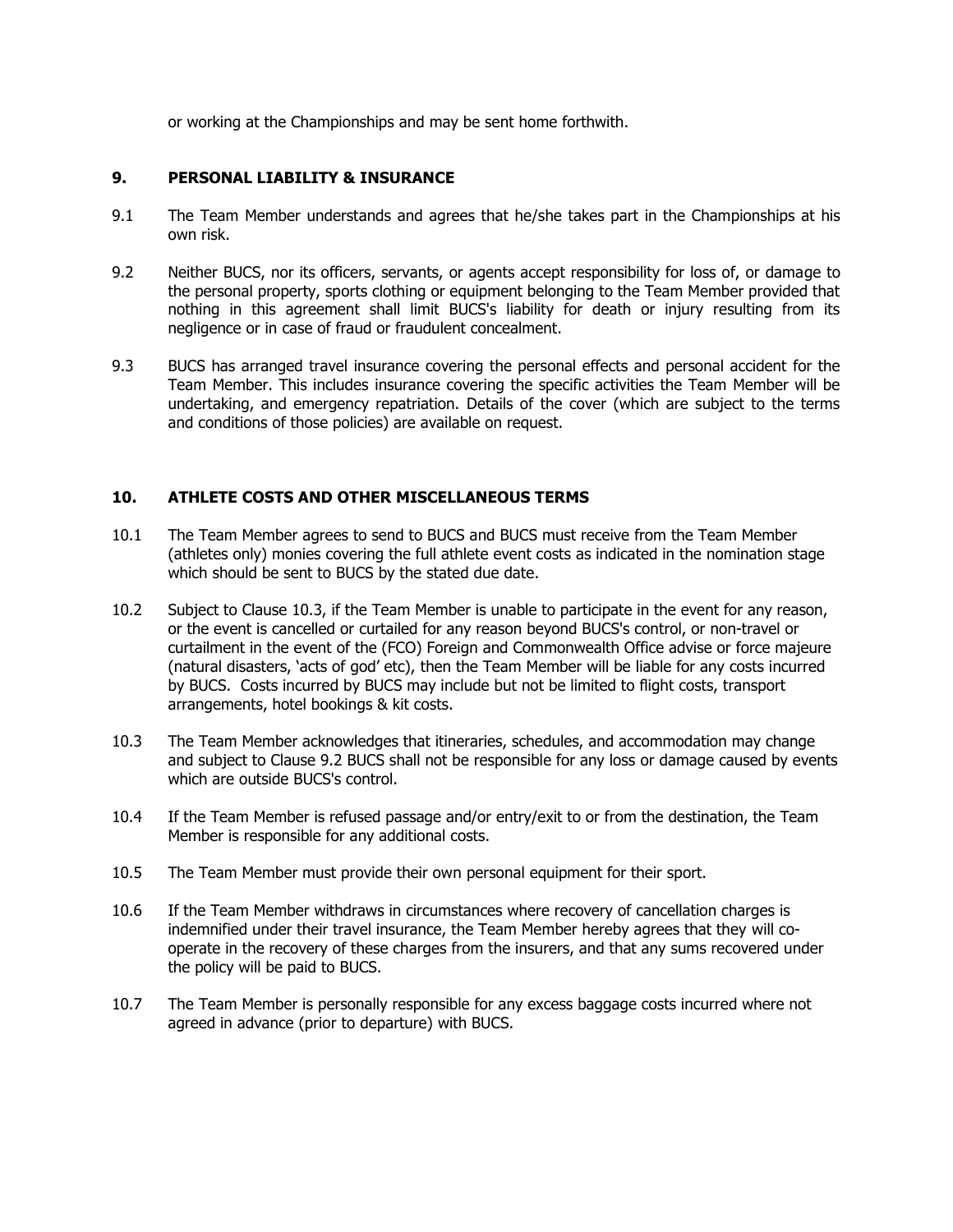### **11. DISPUTE RESOLUTION**

The parties acknowledge the importance of dealing with any complaints, differences or disputes which may arise between the parties in relation to this Agreement (a "Dispute") openly and honestly as soon as they arise and each of the parties agrees to notify the other of the full details of any Dispute within 48 hours of the incident occurring, at which point each of the parties agrees immediately to enter into informal negotiation in good faith with a view to settling the Dispute and to use their best endeavours to resolve the Dispute by informal negotiation within 5 working days of the notification of the Dispute by either party.

# **12. GOVERNING LAW**

This Agreement is governed by the laws of England and Wales.

# **13. INDEMNITY**

The Team Member agrees that he/she will reimburse BUCS in respect of all costs reasonably incurred by BUCS in relation to all actions, suits, causes of action, proceedings, demands, costs and expenses whatsoever which may be taken or made against BUCS or incurred or become payable by BUCS as a consequence of his misconduct in breach of this Agreement.

# **14. DATA PROTECTION**

BUCS will hold minimum personal information necessary to enable it to perform its functions. All information will be treated as confidential and will be treated with care, to comply with the law and General Data Protection Regulations (GDPR).

All data obtained by or made available to support staff appointed by BUCS such as doctors, physiotherapists, administrative staff etc, and material produced by the same during the course of their roles for BUCS, remains the property of BUCS and must be kept in the strictest confidence. In the event that an individual wishes to use any data for purposes outside of the event/purpose the data has been collected, then he/she must obtain express permission from BUCS in advance of its use. Any unauthorised use of BUCS data may result in disciplinary and/or legal procedures. Any authorised data use must remain anonymous unless the express permission of the individual(s) in question is given. Postevent any personal data received must be securely destroyed in accordance with GDPR protocol.

# **15. ENTIRE AGREEMENT**

Each party agrees that this Agreement together with any documents referred to in this agreement (the "Transaction Documents") constitutes the entire and only agreement between the parties relating to the subject matter of the Transaction Documents.

IN WITNESS WHEREOF this Agreement has been executed the day and year first above-written.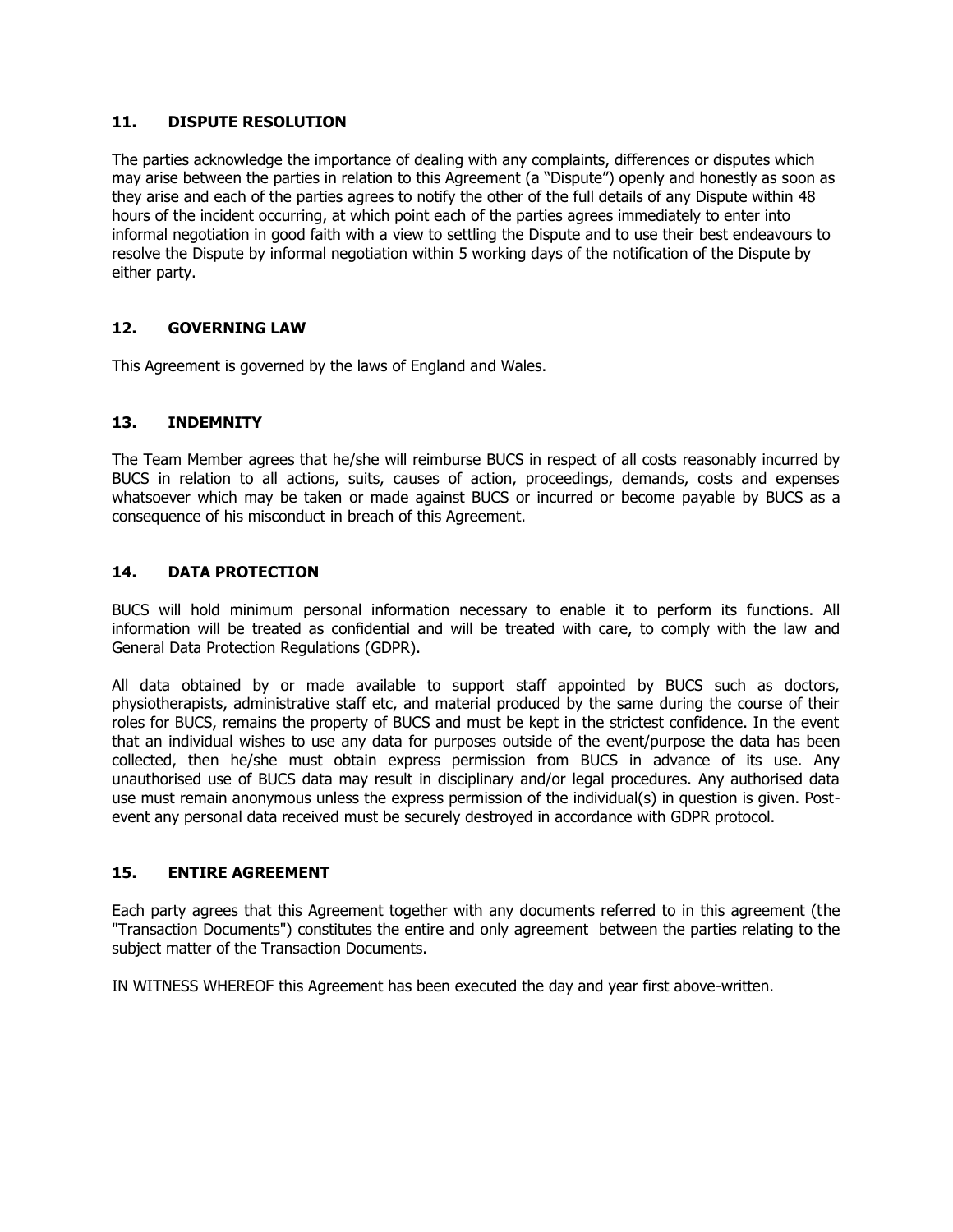Vince Mayne

SIGNED for and on behalf of BUCS

\_\_\_\_\_\_\_\_\_\_\_\_\_\_\_\_\_\_\_\_\_\_\_\_\_\_\_\_

By: Vince Mayne, Chief Executive Officer

By agreeing to abide by the terms of the agreement the Team Member confirms that:

- 1. I agree to become a member of the Team;
- 2. I have taken advice on the contents of this Agreement and I fully understand my entitlements and obligations and agree to abide by the terms of this Agreement;
	- 3. save in respect of agreements which have been disclosed to BUCS and agreed by them prior to the execution of this Agreement (a list of which is attached to this Agreement), I have not entered into any other agreement or contract or have any other restriction that may prevent or materially impede my full participation in the Team or that could conflict with my membership of the Team or with any of the provisions of this Agreement.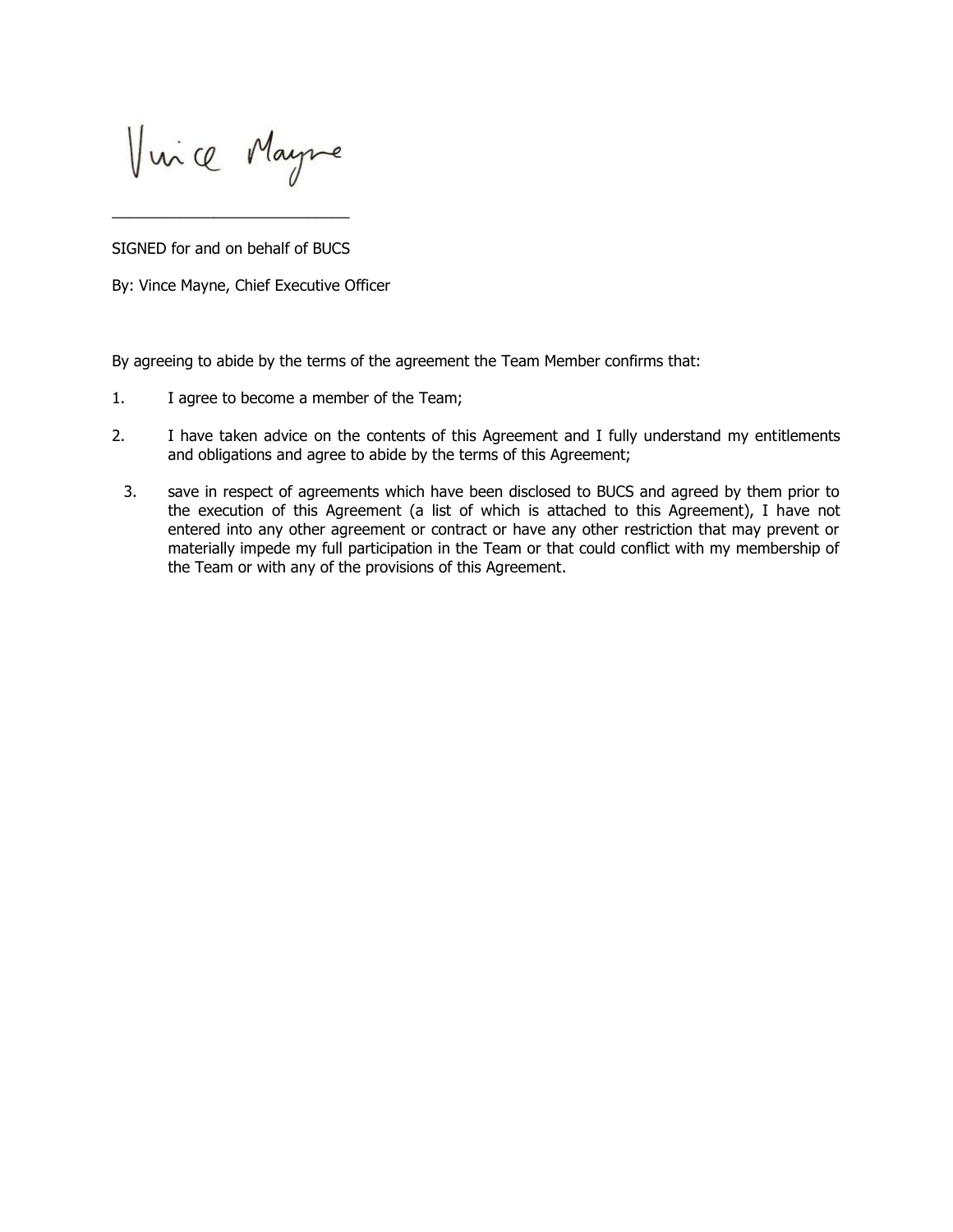# **SCHEDULE 1**

#### **CODE OF CONDUCT**

All BUCS sanctioned representative teams (athletes and team staff) must conform to the following Code of Conduct

#### **1. What is the Code of Conduct?**

- a. This Code is designed to ensure that the highest possible standard of competition, sportsmanship, fairness, honesty and honour in relation to the conduct of all BUCS sanctioned representative teams;
- b. BUCS regards any breach of this Code as a serious matter and may take disciplinary action against an athlete or team staff in breach of this Code, in extreme cases this may lead to the individual in question being sent home from the competition; and/or being subject to a disciplinary process for bringing BUCS into disrepute
- c. This Code sets out the types of Conduct that will not be acceptable from a person representing a BUCS sanctioned representative team; and
- d. This Code will apply in addition to other BUCS policies.

#### **2. Who does the Code Apply to?**

- a. This Code applies to:
	- all athletes (full team members and non travelling reserves); and
	- all persons (team staff) officially appointed to any team or individual competing in the event, (including administrators, coaches, managers, medical practitioners, physiotherapists, media personnel and any other volunteer appointed to the team)

### **3. When does this Code Apply?**

- a. The Code applies from the time of notification of selection or appointment until departure from the team including:
	- (i) during Championships and competitions at an event; and
	- (ii) all official and unofficial social functions of, or associated with, an event; and
	- (iii) attendance at the event itself

# **4. General Code of Conduct**

All BUCS sanctioned representative team members must

- a. respect the rights, dignity and worth of others
- b. be fair, considerate and honest in all dealings with others
- c. be professional in, and accept responsibility for their actions
- d. make a commitment to providing quality service
- e. operate within the rules of the sport including national and international guidelines which govern the sport
- f. not use one's involvement with BUCS to promote one's own beliefs, behaviours, or practices where these are inconsistent with those of BUCS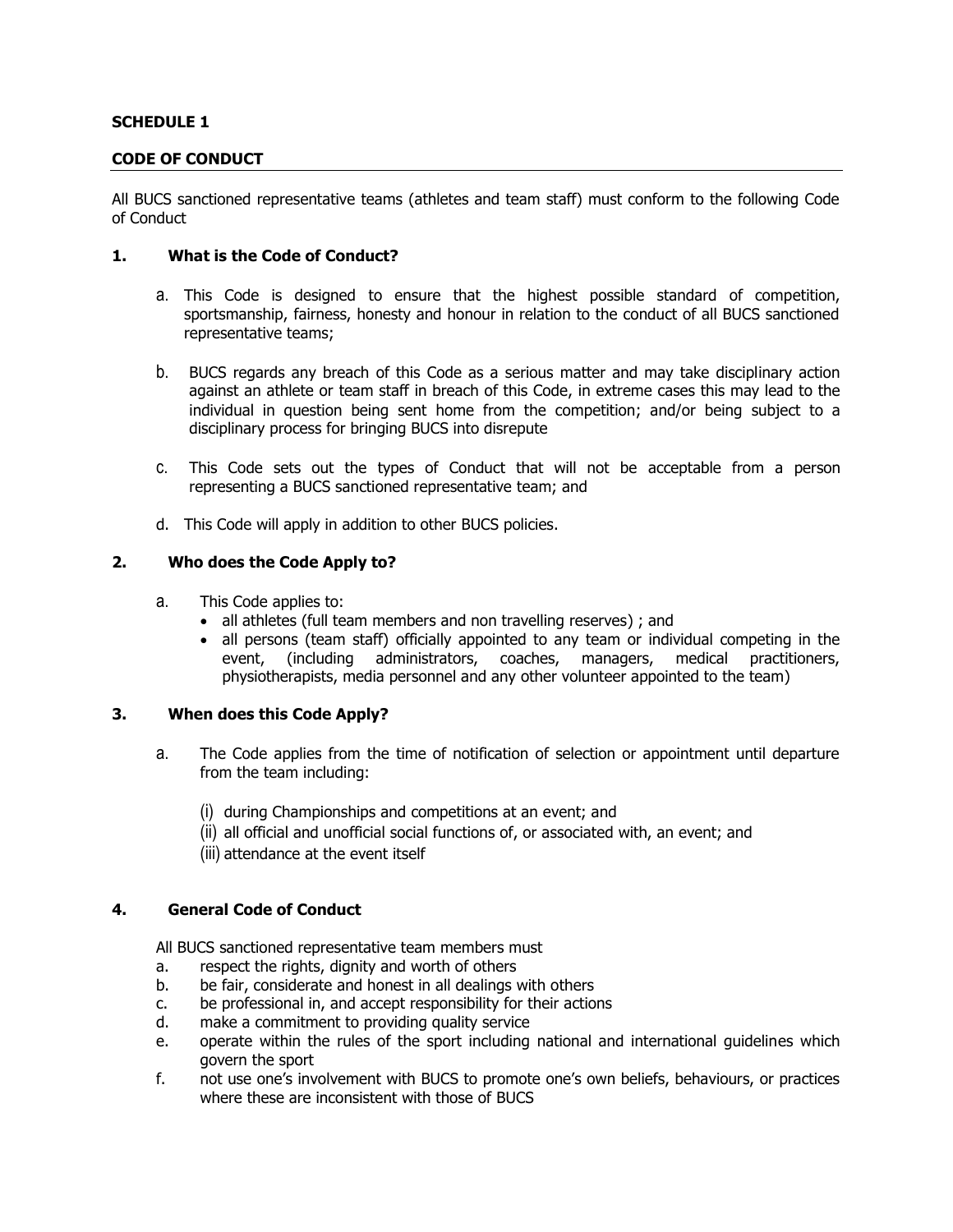- g. maintain high personal behaviour standards at all times
- h. conduct oneself in a professional manner relating to language, temper and punctuality
- i. refrain from any form of harassment of others
- j. refrain from any behaviour that may bring BUCS into disrepute
- k. not consume alcohol unless in an approved area, in line with relevant liquor licensing regulations
- l. not be unduly intoxicated (in the opion of the TL / other event official) at any event venue or official or unofficial social functions of, or associated with, the event
- m. not use any illegal drug from the time of notification of selection or appointment until departure from the team
- n. comply with all reasonable directions of BUCS
- o. not act in an unlawful manner
- p. understand the repercussions if one acts to breach, or are aware of any breaches of, this Code of Conduct

# **5. Athlete Code of Conduct**

In addition to the General Code of Conduct, the following requirements with regard to conduct by an athlete in a BUCS sanctioned representative team must be met:

- a. Respect the rights, dignity and worth of fellow players, coaches, officials and spectators;
- b. Do not tolerate acts of aggression;
- c. Respect the talent, potential and development of fellow players and competitors;
- d. Conduct oneself in a professional manner relating to language, temper and punctuality;
- e. Maintain high personal behaviour standards at all time; and
- f. Abide by the rules and respect the decision of the official, making all appeals through the formal process and respecting the final decision.

# **6. Team Staff Code of Conduct**

In addition to the General Code of Conduct, the following requirements with regard to conduct by all Team Staff in a BUCS sanctioned representative team must be met:

- a. Place the safety and welfare of the players/ participants above all else;
- b. Accept responsibility for all personal actions taken;
- c. Resolve any conflicts fairly and promptly through established procedures (point 8 of this CoC);
- d. Maintain strict impartiality;
- e. Be aware of one's legal responsibilities; and
- f. Avoid any situation which may lead to a conflict of interest.

# **7. What Behaviour is in Breach of this Code?**

a. In addition to failing to comply with Clause 4, and whichever is applicable of 5 & 6, any person who does, or is involved in, any of the following types of behaviour shall be in breach of the Code: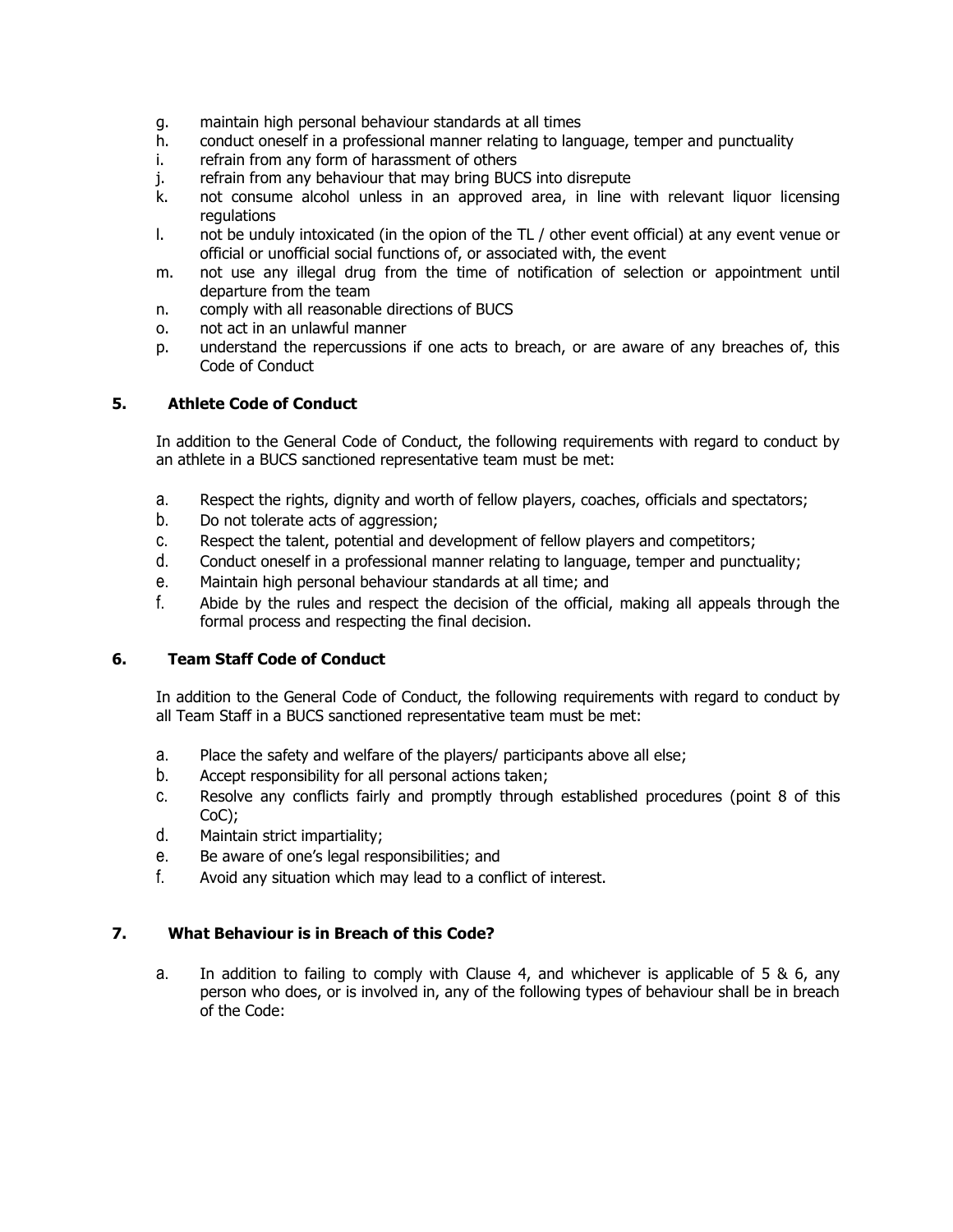- (i) consuming alcohol within the boundaries of the Athletes' accommodation
- (ii) consuming alcohol unless in an approved area, in line with relevant liquor licensing regulations;
- (iii) being unduly intoxicated at any event venue or official and unofficial social functions of, or associated with, the event;
- (iv) using or possessing any illegal or prohibited drug during the event
- (v) failing to comply with a reasonable direction of an event official;
- (vi) breaching the relevant sport, event or competition rules, regulations and/ or policies;
- (vii) abusing, threatening or intimidating an event or competition official, selector, coach, manager or other squad official or any other participant, whether before, during or after the event or competition;
- (viii) showing unnecessary or obvious dissension, displeasure or disapproval towards an event or competition official, his or her decision, or generally after a decision of an event, competition or team official has been made;
- (ix) using crude or abusive language or gestures at an event, competition or towards a team official or any other person present at the event or competition (including, without limitation, a spectator, official, volunteer or participant);
- (x) do anything which is likely to intimidate, offend, insult or humiliate another person involved in the event on the basis of their sex, disability, race, colour, age, religion, national or ethnic origin;
- (xi) conducting themselves in any manner, or engage in any activity, whether before, during or after an event or competition (including during training and other activities), that would impair public confidence in the honest and orderly conduct of events and competitions or in the integrity and good character of university sport and its participants;
- (xii) do anything which adversely affects or reflects on or discredits BUCS; and
- (xiii) acting in an unlawful manner.

# **8. What happens if this Code is Breached?**

a. If BUCS (or its appointed representative(s)) receive a formal complaint, in writing, within 24 hours of the alleged breach, which it considers may be in breach of this Code, BUCS shall:

During the course of a World University Championships

- (i) investigate the alleged breach, and if satisfied that a breach may have occurred, convene a Disciplinary Hearing consisting of the TL (the BUCS representative) in the Chair, another member of the Management Team for the sport (e.g. Coach, Physiotherapist) where available, and an athlete not involved in the case; and/or
- (ii) This committee shall have the authority to rule on matters relating specifically to the event in question and also to forward any recommendations to the BUCS' Disciplinary Committee for further consideration if necessary
- (iii) Any appeal against the decision of the hearing must be received in writing by the BUCS Office within 12 hours of the original decision being reached and will be heard by the Chief Executive or suitable nominated substitute within 24 hours of the appeal.

Prior to the event, or once the delegation has returned from the World University Championships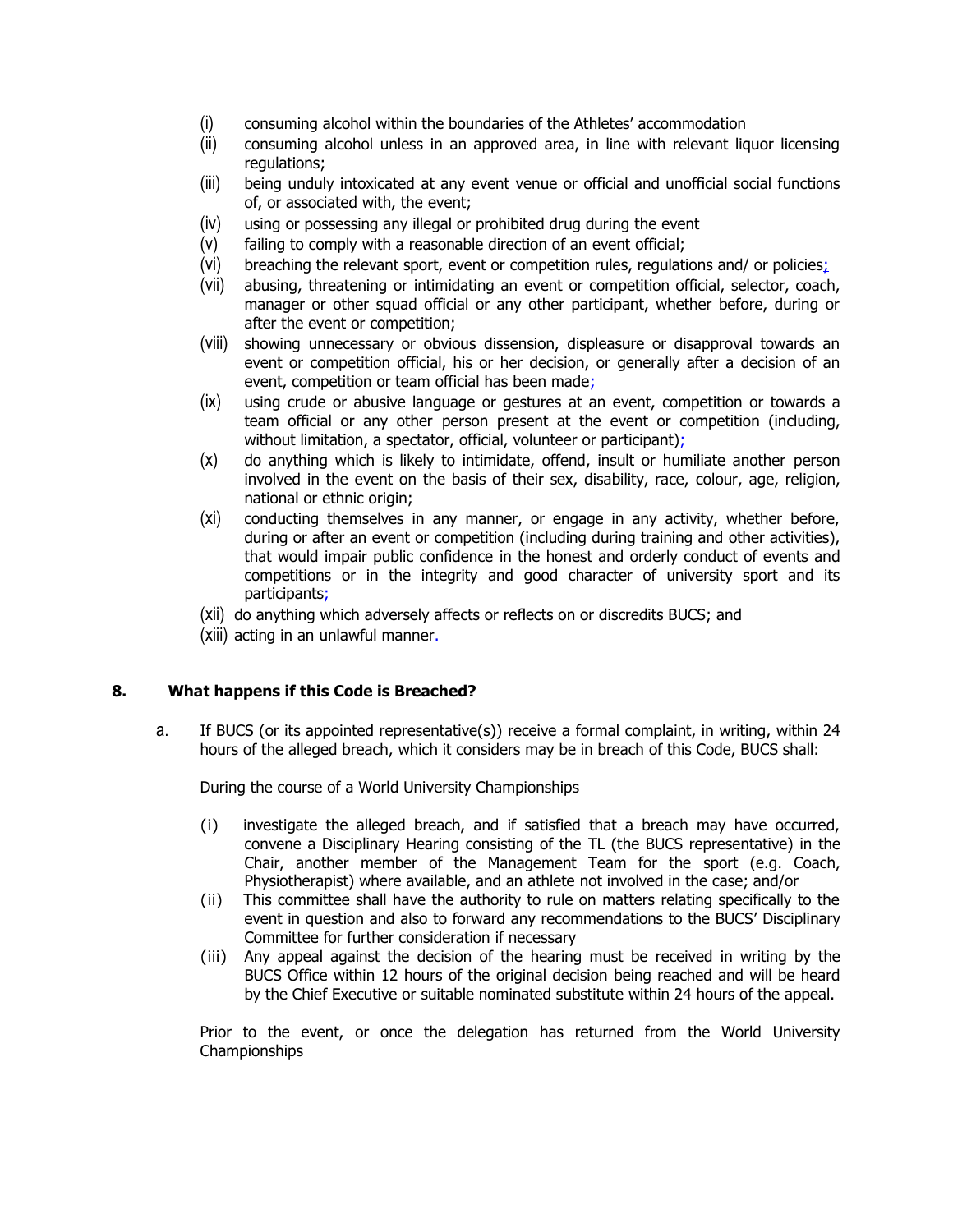- (i) investigate the alleged breach, and if satisfied that a breach may have occurred, refer the matter to the BUCS' Disciplinary Committee via the "Written Complaint – Bringing BUCS into Disrepute" process as outlined in the Disciplinary Procedures; and
- (ii) the hearing will be conducted by the BUCS' Disciplinary Committee.